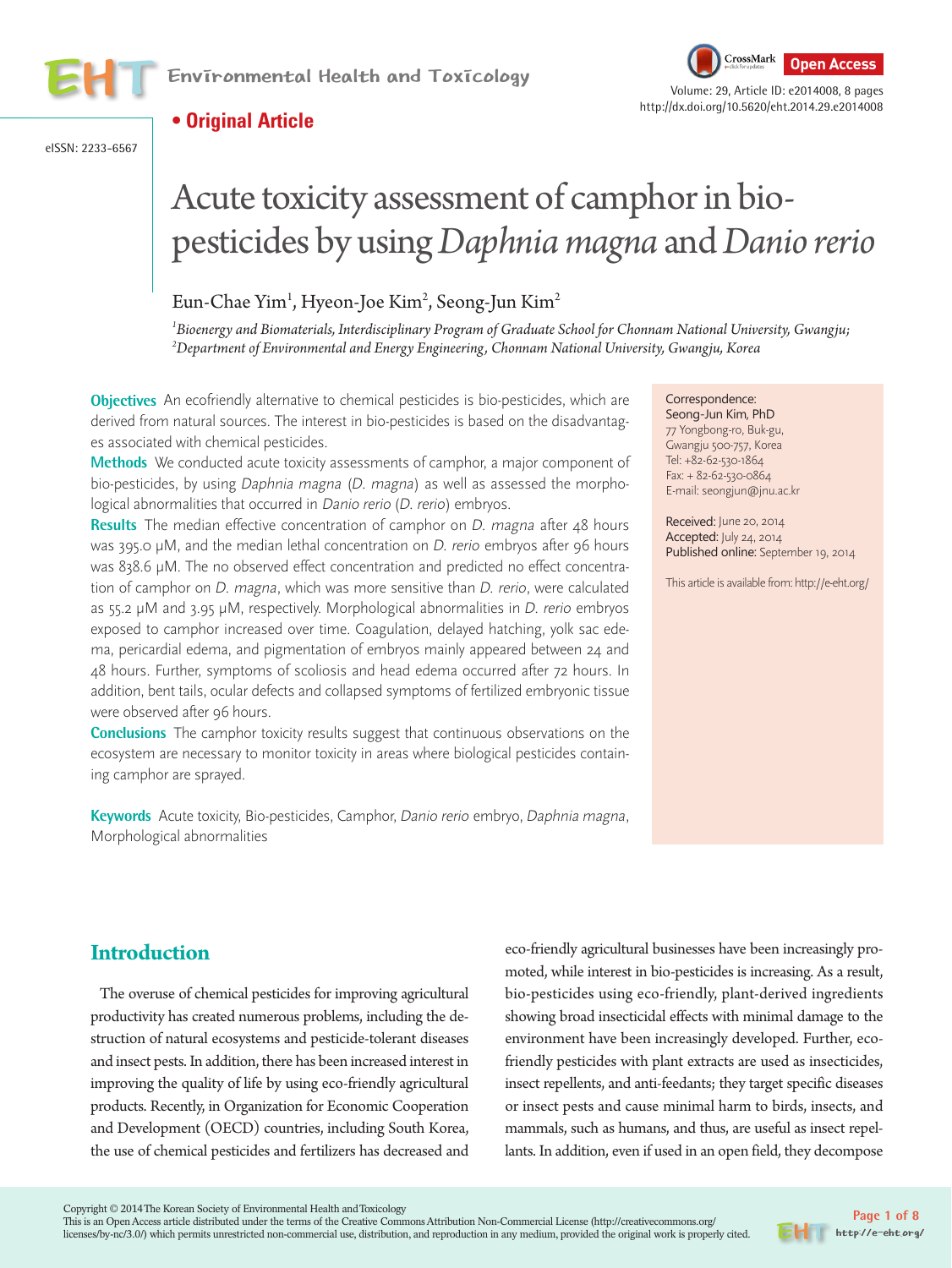quickly, thereby minimizing the risk of environmental pollution or residual toxicity [1]. Plant-derived insecticidal substances were first commercialized about 160 years ago. Currently, more than 150 related products are produced and sold in 39 countries, and the manufacture of such products is expected to increase [2]. The research institute involved in the present joint research, Environment and Future Ltd., has developed and been selling a bio-pesticide (SSAGRI; Nature & Future, Gokseong, Korea) with camphor extracted from camphor trees as the major ingredient. Eco-friendly bio-pesticides supposedly differ in their degree of influence according to the chemical structure of the extract and toxicity expression mechanism and in their toxicity and susceptibility according to the type of pesticide and the type of organism that is influenced [3,4]. In the "Rural Development Administration's Bio-pesticide Registration Standard and Assessment Method," the regulatory authorities for the registration and management of pesticides demand that additional toxicity data for aquatic organisms be included, along with *Daphnia magna* (*D. magna*) toxicity assessment results, for pesticides that are considered the most hazardous, to reduce the uncertainty of predictions of ecosystem effects because of differences in susceptibility based on the type of pesticide and organism.

Thus, in the present research, the toxicities to *D. magna* and *Danio rerio* (*D. rerio*) were assessed. *D. rerio* is relatively easy to rear, affordable to maintain, and produces 200-300 embryos in a single external fertilization, and therefore, are appropriate for toxicity assessment [5]. In addition, the assessment period was set to 96 hours, allowing quick derivation of toxicity results. Moreover, they are commonly used in medical fields as the DNA concordance rate with humans is nearly 90%.

In the present research, the acute toxicity of camphor, which is one of the major ingredients of bio-pesticides, was assessed as the median lethal concentration  $(LC_{50})$  by using the median effective concentration  $(EC_{50})$  for killing and immobilization of water fleas and juvenile *D. rerio* and its embryos. Additionally, simple lethality offers a limit to assessing the effect of toxicity by determining the degree of toxicity. To assess the influence of the major ingredients of pesticides on the morphologies of different organisms, a fish embryo toxicity test [5] was conducted in addition to the existing toxicity assessment method. For measuring the toxicity in the most sensitive species, the no observed effect concentration (NOEC) and predicted no effect concentration (PNEC) [6] were derived from the acute toxicity assessment results for the two study species, which would provide the stable concentration range for the ecosystem. The results will allow the ecosystem toxicity effect of the plant extracts to be assessed ahead of the development of eco-friendly pesticides with plant-derived extracts. Further, this would be helpful for setting

a usage standard within the stable range.

# **Materials and Methods**

# Structure and Physiochemical Characteristics of **Camphor**

Camphor (Sigma-Aldrich Co., Louis, MO, USA; GC level), extracted from Cinnamomum camphora, has a molecular weight of 152.23, octanol-water partition coefficient of 2.38, and a low water solubility but high solubility in ethanol. The structure is shown in Figure 1. The concentration of camphor reagent used in the present research is  $\geq$  95.0%.

# Rearing Conditions of Target Species for Toxicity **Assessment**

## *D. magna*

*D. magna* was distributed from a chemical toxicity research institute and was cultured in accordance with OECD test guideline 202 [7]. The rearing condition was set to pH  $7.5 \pm 0.2$ , temperature of  $20 \pm 1^{\circ}$ C and photoperiod of 16:8-hour light/dark ( $L/D$ ). For food, 7-10 × 10<sup>7</sup> cells/L of Chlorella vulgaris was provided every day. Rearing water was changed 3 times a week, and the number of female parents was set to 10/L.

## *D. rerio*

The *D. rerio* used in acute fish toxicity assessment was distributed from Kyungpook National University. Rearing conditions were set to a temperature of  $28 \pm 1^{\circ}$ C and photoperiod of 16:8hour L/D; rearing water was dissolved with 0.065 g/L of sodium bicarbonate (Daejung Chemicals & Metals Co., Ltd., Siheung, Korea; extra pure level), and the pH was set to pH  $7.5 \pm 0.2$  with 12% sodium phosphate monobasic anhydrous (Daejung Chemicals & Metals) solution, while the conductivity was set to 0.39-



**Figure 1.** Chemical structure of camphor.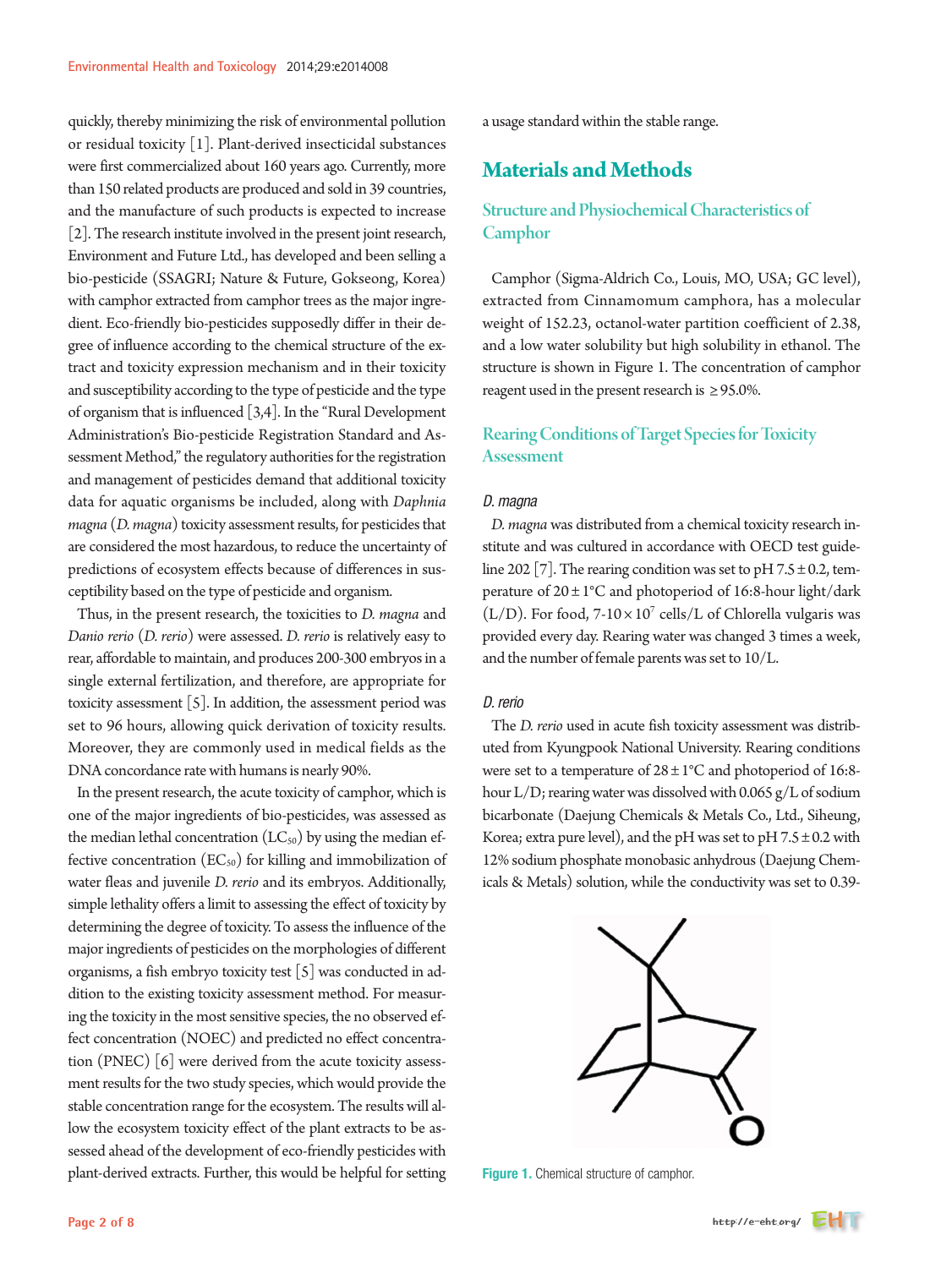0.43 mS/cm with 0.16  $g/L$  of sea salt (Aquarium Systems, France). As for food, small tropical fish feed (Guppy BOb; Jeil Feed Co., Ltd., Daejeon, Korea) was provided 3 times a day, and Ocean Star International Brine Shrimp (Snowville, UT, USA) was provided once a week.

## Toxicity Assessment Method

#### Preparation of toxicity substance

Camphor was dissolved using ethanol (Junsei Chemical Co., Tokyo, Japan; extra pure level) as a volatile essential oil of the plant. Then, 3.125 g of camphor was taken and dissolved in the ethanol and standardized to a total of 50 mL to prepare a 0.395 M of stock solution. In order to turn this crude liquid into a concentration for the actual experiment, the liquid was diluted with rearing water before using it.

## Acute toxicity assessment of D. magna

The *D. magna* used in the test were young, healthy individuals aged less than 24 hours. Camphor was prepared in concentrations beakers of 49.4, 98.8, 197.5, 395.0, and 790.0 μM; 10 D. magna were put into each concentration beakers. In addition, during the experimental period, oxygen and food were not provided, and death and immobilization between 24 and 48 hours were observed. Every experiment was repeated three times, and SigmaPlot 12.0 (Systat Software Inc., San Jose, CA, USA) was used for statistical evaluations.

#### Egg production of D. rerio

During spawning, male and female *D. rerio* are easily distinguishable, because male *D. rerio* have an orange body with a silver belt whereas female *D. rerio* have a red body and swollen abdomen.

The night before the spawning, male and female *D. rerio* in a 2:1 ratio were transferred to the darkened mating cage. During the copulation, spawning, and fertilization, light was emitted and eggs were produced within 30 minutes. *D. rerio* tends to eat their eggs; hence, and the adults were separated from the eggs [8]. The collected eggs were washed with methylene blue solution and egg water. The fertilized and unfertilized eggs were separated using an optical microscope (Eclipse E200; Nikon, Tokyo, Japan), and only the fertilized eggs were used for further observations.

## Acute toxicity assessment and embryo toxicity assessment of D. rerio

Camphor was prepared in 395, 790, 1,580, 3,160, and 6,320 μM concentrations by diluting with the *D. rerio* rearing water. Then, 2.5 mL of camphor was put in each concentration in 24 well plates, and three sets of experiments were repeated 10 times. During the test, the temperature was set to  $28 \pm 1^{\circ}C$ , pH was set to  $7.5 \pm 0.2$ , conductivity was set to 0.4 mS/cm, and photoperiod was set to 16/8-hour L/D. Individuals that died or showed morphological abnormalities were observed with a microscope and numbered within 0-96 hours, for every 24 hours, and statistical analyses were carried out through SigmaPlot. Embryo toxicity was assessed with 30 replicates per concentration, and the incidents of every abnormality were cumulatively recorded and expressed as a percentage. As there were cases where multiple incidents occurred for a single embryo, the total amount could be over 100%.

# Estimation of No Observed Effect Concentration and Predicted No Effect Concentration

If only limited toxicity data were obtained from the toxicity assessment of chemical substances in the OECD, a constant assessment factor was used in each extrapolation stage to predict the PNEC of the ecosystem. The acute toxicity assessment results for the two species of subject organisms were adjusted to a constant assessment factor of 100 to derive the PNEC and NOEC [6,9].

# **Results**

## Acute Toxicity Assessment of *D. magna*

For *D. magna*, there was no death or immobilization at a concentration below 49.4 μM after 48 hours, but immobilization began at concentrations over 98.8 μM. The survival rate at 48 hour at the highest concentration of 790.0 μM (Figure 2A) was 33.3%. In the material safety data sheet of ethanol used as a solvent, the toxicity effect is described as that could be neglected at concentrations below 0.63%. The 790.0 μM camphor concentration in the present research contains 0.188% ethanol, and thus, is within the stable range as a solvent. In the experimental results, the mortality of *D. magna* at this ethanol concentration was 10%, which corresponds to the standard OECD guideline 202 [7] of limiting the effect to the control group to 10%, and thus, the toxicity effect of the ethanol can be ignored. As to the acute toxicity assessment result of *D. magna* for camphor, the EC<sub>50</sub> value was 395.0 μM after 48 hours of exposure (Figure 2A).

## Acute Toxic Assessment of *D. rerio* Embryos

For *D. rerio* embryos, the survival rate rapidly decreased within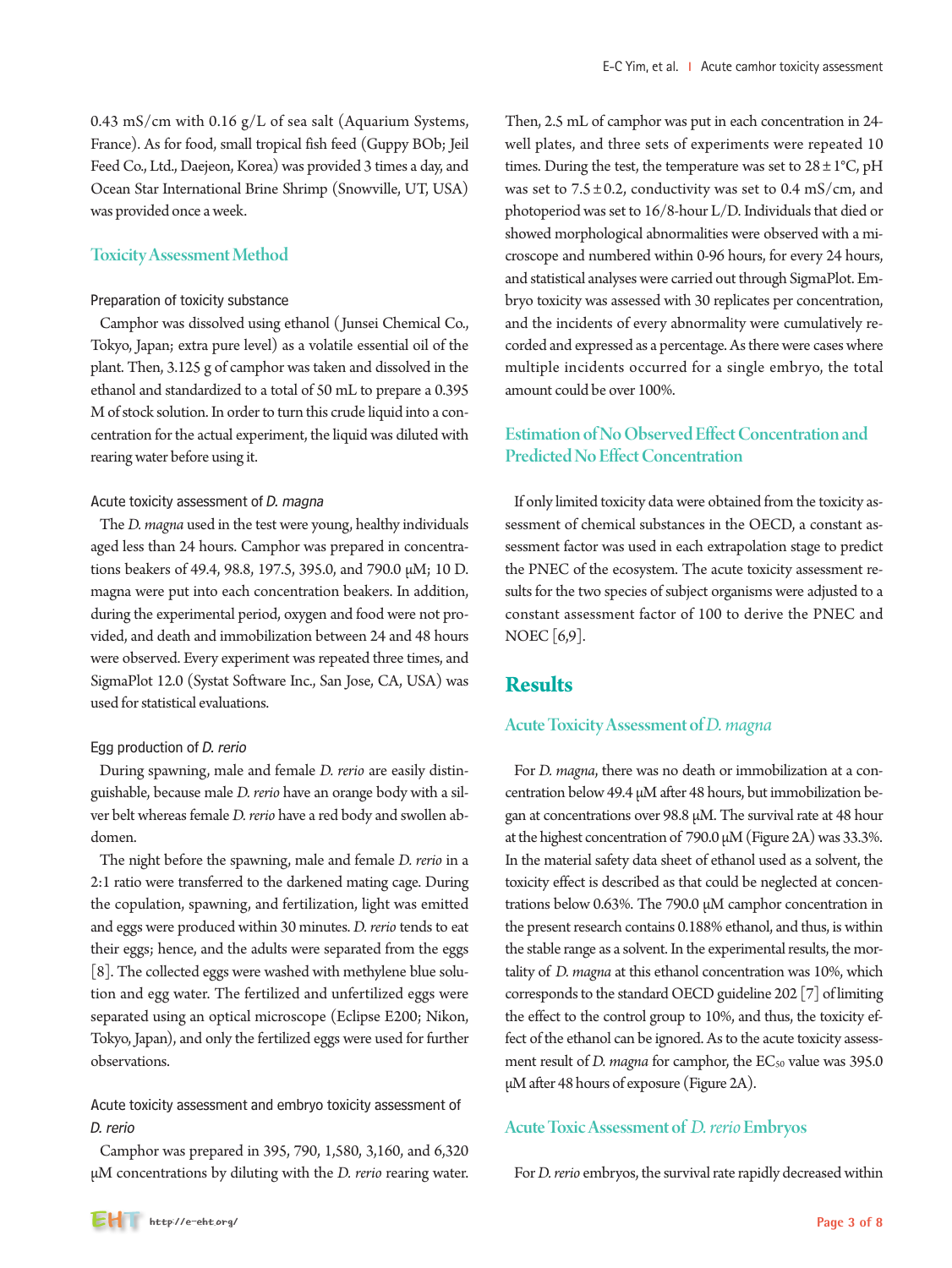

Figure 2. Acute toxicity of camphor to *D. magna* (A) and *D. rerio* embryos (B) at 96 hr (n=30). EC<sub>50</sub>, median effective concentration; LC<sub>50</sub>, median lethal concentration.

the range of 395–1,580 μM after 96 hours, and above 1,580 μM, the lethality was 100%. To exclude the toxicity of the solvent, the effect of the ethanol in each concentration was assessed as well. According to the study of Duan et al. [10], where ethanol up to 0.1% is present in a solvent, there was no toxicity effect on the fertilized eggs of *D. rerio*. However, according to the present research, although there was a concentration of 1.5% ethanol for 6,320 μM of camphor, 15 times higher than 0.1%, the fertilized eggs of *D. rerio* had 100% survival. Thus, the effect of ethanol solvent toxicity on the *D. rerio* embryos can be excluded. The LC<sub>50</sub> of camphor at 96 hours for the *D. rerio* embryo was 838.6 μM (Figure 2B).

## Effects of Elapsed Time on Fertilized Eggs of *D. rerio*

#### Twenty-four hours after fertilization

*D. rerio* embryos were absorbed inside the egg membrane at 24 hours after the fertilization after the egg membrane was destroyed due to camphor exposure, and congelation (C) occurred at every concentration. Once the embryo of the fertilized egg was congealed, development did not proceed further and the embryo died. The morphological abnormalities of *D. rerio* within 24 hours after fertilization are shown in Figure 3 and Table 1.

#### Forty-eight hours after fertilization

At 395 μM at 48 hourrs after fertilization, there was 10.0% C and 3.3% pericardial edema (PE); at 790 μM, there was 20% C, 23.3% yolk sac edema (YSE), and 20% PE; and at 1,580 μM, there was  $60\%$  C,  $40\%$  YSE,  $40\%$  PE, and  $30\%$  pigmentation  $(P)$ (Figure 3, Table 1).

Seventy-two hours after fertilization

At 395 μM at 72 hours after fertilization, there was 10.0% C, 3.3% YSE, 3.3% PE, and 6.7% bent spine (BS); at 790 μM, there was 20% C, 26.7% YSE, 23.3% PE, and 3.3% BS; and at 1,580 μM, there was 60% C, 40% YSE, 40% PE, 16.7% P, and 3.3% head edema (HE) (Figure 3, Table 1).

#### Ninety-six hours after fertilization

At 395 μM at 96 hours after fertilization, there was 10.0% C, 6.7% YSE, 3.3% PE, 16.7% BS, and 6.7% abnormalities where the form of the fertilized egg tissue showed symptoms of fertilized embryo tissue collapse (NF). At 790  $\mu$ M, there was 20% C, 26.7% YSE, 26.7% PE, 3.3% BS, 16.7% ocular defects (OD), and 26.7% NF. At 1,580 μM, there was 70% C, 40% YSE, 40% PE, 3.3% BS, 3.3% bent tail (BT), 3.3% HE, 26.7% OD, and 30% NF (Figure 3, Table 1).

## Morphological abnormality changes with concentration and time

Based on the observed abnormality rates within 96 hours after fertilization, morphological abnormalities in *D. rerio* embryo development increased as camphor concentration increased. Bent spine was found in 6.7% and 3.3% of embryos at 395 and 790 μM, respectively, and the occurrence rate appeared to be two times higher at low concentrations. When *D. rerio* embryos were exposed to camphor in high concentrations, the spine was formed; thus, C occurs largely within 24 hours, before the generation of BS incidents, eventually causing a high occurrence of BS incidents at low concentration (Figures 3 and 5, Table 1). In other words, when *D. rerio* embryos are exposed to camphor at high concentrations, they cannot go through a normal develop-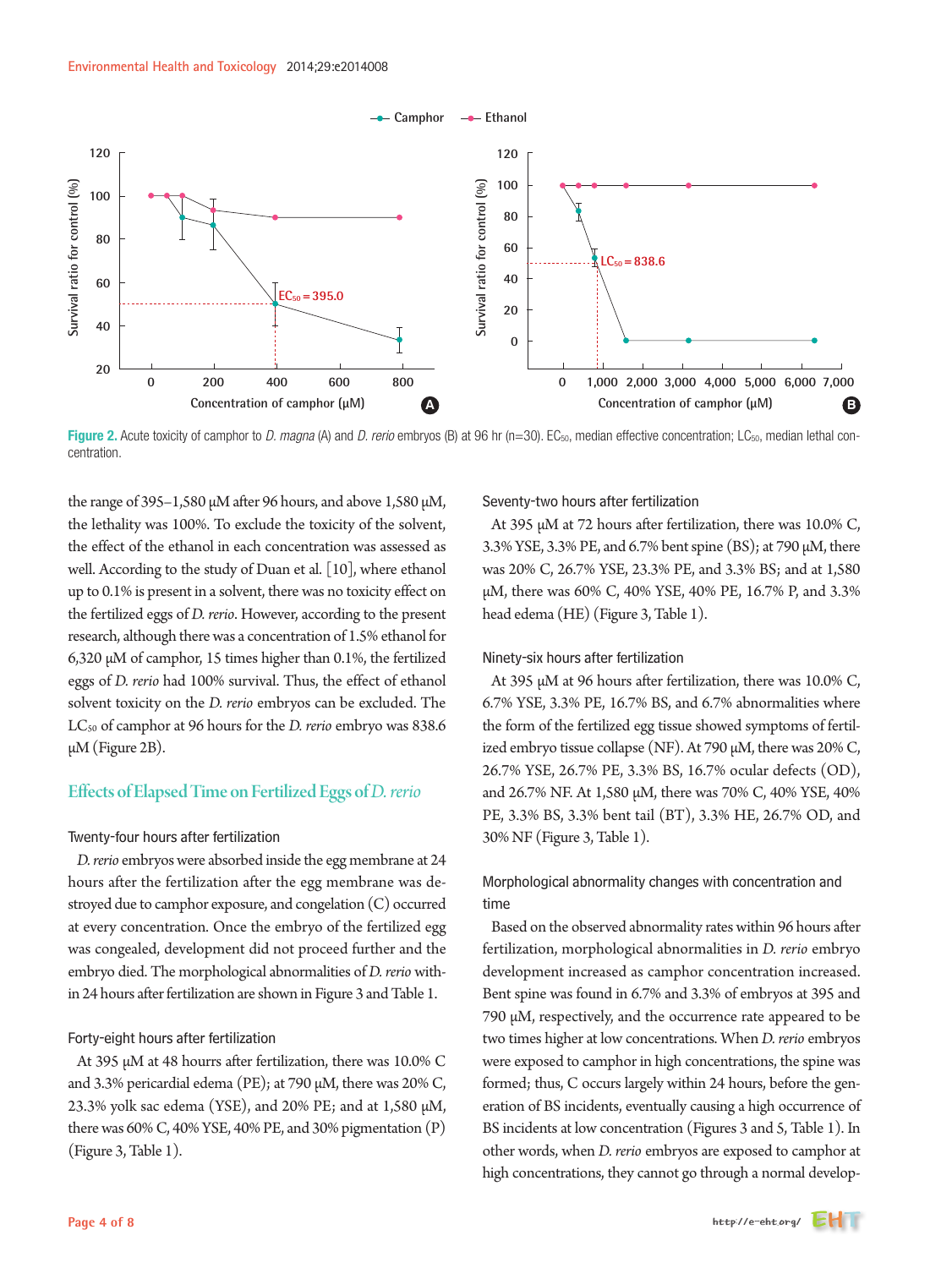

Figure 3. Image summary of the morphological abnormalities of *D. rerio* embryos caused by camphor. C, congelation; PE, pericardiac edema; BS, bent spine; YSE, yolk sac edema; HE, head edema; BT, bent tail; OD, ocular defect; NF, collapse symptoms of fertilized embryo tissue.

ment process and show strong toxicity from going through C at an early stage. The major toxicity-related symptoms of people exposed to camphor are neurasthenia, excessive muscle reflex, myotonic myopathy, dyspnea, seizure, and even death in the case of an oral administration to a child [11]. After inferring the effects to *D. rerio* embryos based on the symptoms, it is deemed that BS occurred as the muscle contracted due to the effect of camphor on the muscle.

### Change in the congelation rate

The C rate of fertilized eggs up to 24 hours increased at every concentration except 1,580 μM, and starting at 48 hours, it stayed consistent. In particular, at concentrations of 3,160 and 6,320 μM, strong toxicity was displayed, with 100% C occurring after 24 hours. Also, at every concentration except for 1,580 μM, the level was maintained consistently even as time passed (Figure 4A).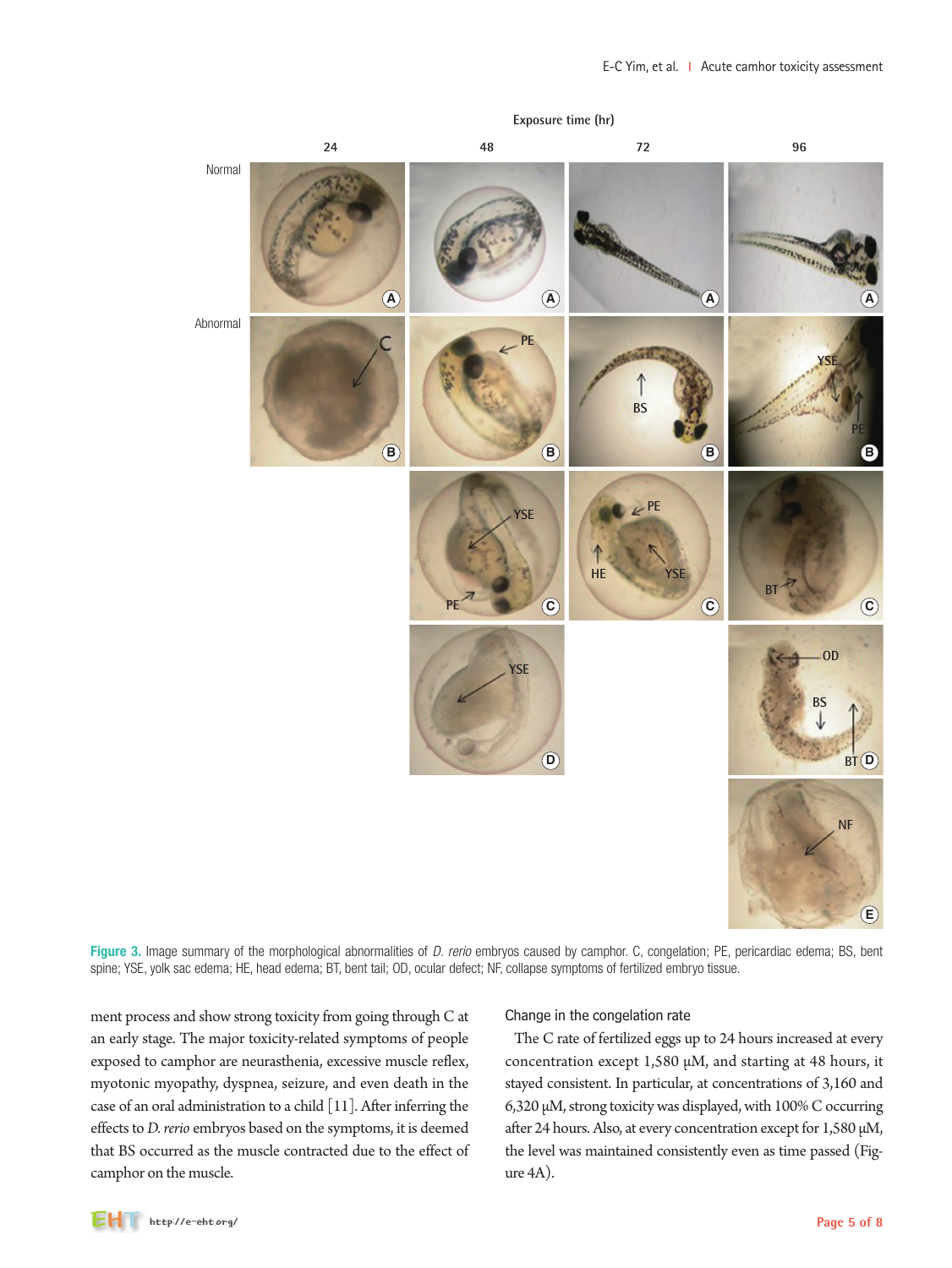## **Environmental Health and Toxicology** 2014;29:e2014008

790 (μM) 20.0 20.0 20.0 20.0 - 23.3 26.7 26.7 - 20.0 23.3 26.7 - - - - - - 3.3 3.3 - - - - - - - - - - - 16.7 - - - 26.7 30.0 1,580 (μM) 43.3 60.0 60.0 70.0 - 40.0 40.0 40.0 - 40.0 40.0 40.0 - 30.0 16.7 - - - - 3.3 - - - 3.3 - - 3.3 3.3 - - - 26.7 - - - 30.0 96  $-5.7$ 395 (μM) 10.0 10.0 10.0 10.0 - - 3.3 6.7 - 3.3 3.3 3.3 - - - - - - 6.7 16.7 - - - - - - - - - - - - - - - 6.7 24 48 72 96 24 48 72 96 24 48 72 96 24 48 72 96 24 48 72 96 24 48 72 96 24 48 72 96 24 48 72 96 24 48 72 96 ್ 3,160 (university of the contract of the contract of the contract of the contract of the contract of the contract of  $\approx$ 6,320 (μM) 100. - - - - - - - - - - - - - - - - - - - - - - - - - - - - - - - - - - -  $\overline{2}$  $\frac{1}{2}$  YSE PE P BS BT HE OD NF  $\frac{8}{4}$ 24 96 5 26. 72  $\epsilon$  $\frac{8}{3}$ 24 33 96  $\overline{72}$ 3.3 쁮  $\frac{8}{4}$ 24 3.3 96  $72$  $E$  $\frac{8}{3}$ 24 96 33 3.3  $\frac{1}{6}$ က္ပ 6.7 21 Symptoms (%) Symptoms (%) BS  $\frac{8}{3}$ 24 96 16.7  $\overline{72}$  $\Delta$  $30.0 \frac{8}{3}$  $^{24}$  $\overline{1}$ 40.0  $3.3$ 96  $26.$ 23.3 40.0  $\overline{72}$ 33 뿐 20.0 40.0  $\frac{8}{4}$ 3.3  $\overline{2}$  $\bar{1}$  $\bar{1}$ 40.0 26.7 96  $6.7$ 40.0 26.7 72 3.3 **SE** 23.3 40.0  $\frac{8}{3}$  $^{24}$  $\overline{1}$  $\overline{1}$ 20.0 70.0  $10.0$ 96 20.0 60.0  $10.0$  $\overline{72}$  $\circ$  $10.0$ 20.0 43.3 60.0  $\frac{8}{3}$  $0.0$  $20.0$  $100$  $100.$ 24 6,320 (µM) 1,580 (µM) 3,160 (µM) (Mu) 688 (Mu) 06/ Time (hr)

C, congelation; YSE, yolk sac edema; PE, pericardiac edema; P, pigmentation; BS, bent spine; BT, bent tail; HE, head edema; OD, ocular defect; NF, collapse symptoms of fertilized embryo tissue.

spine:

bent :

 $BS.$ 

pigmentation;

 $\sim$ 

pericardiac edema;

۲E.

edema:

YSE, yolk sac

C, congelation;

BT, bent t

fertilized embryo tissue.

ocular defect: NF, collapse symptoms of

Θ,

edema:

head

띞

iai.



Figure 4. The ratios of congelation (A) and hatching (B) of *D. rerio* according to the observation time (n=30).



Figure 5. Morphological abnormalities of *D. rerio* based on different concentrations of camphor at 96 hr.

## Change in hatchability

At 395 and 790 μM concentration, the hatchability after 96 hours was 83.3 and 53.3, respectively. However, at 1,580 μM

Table 1. Effect degree on the abnormal morphological symptoms of *D. rerio* embryo after exposure to camphor

Table 1. Effect degree on the abnormal morphological symptoms of D. rerio embryo after exposure to camphor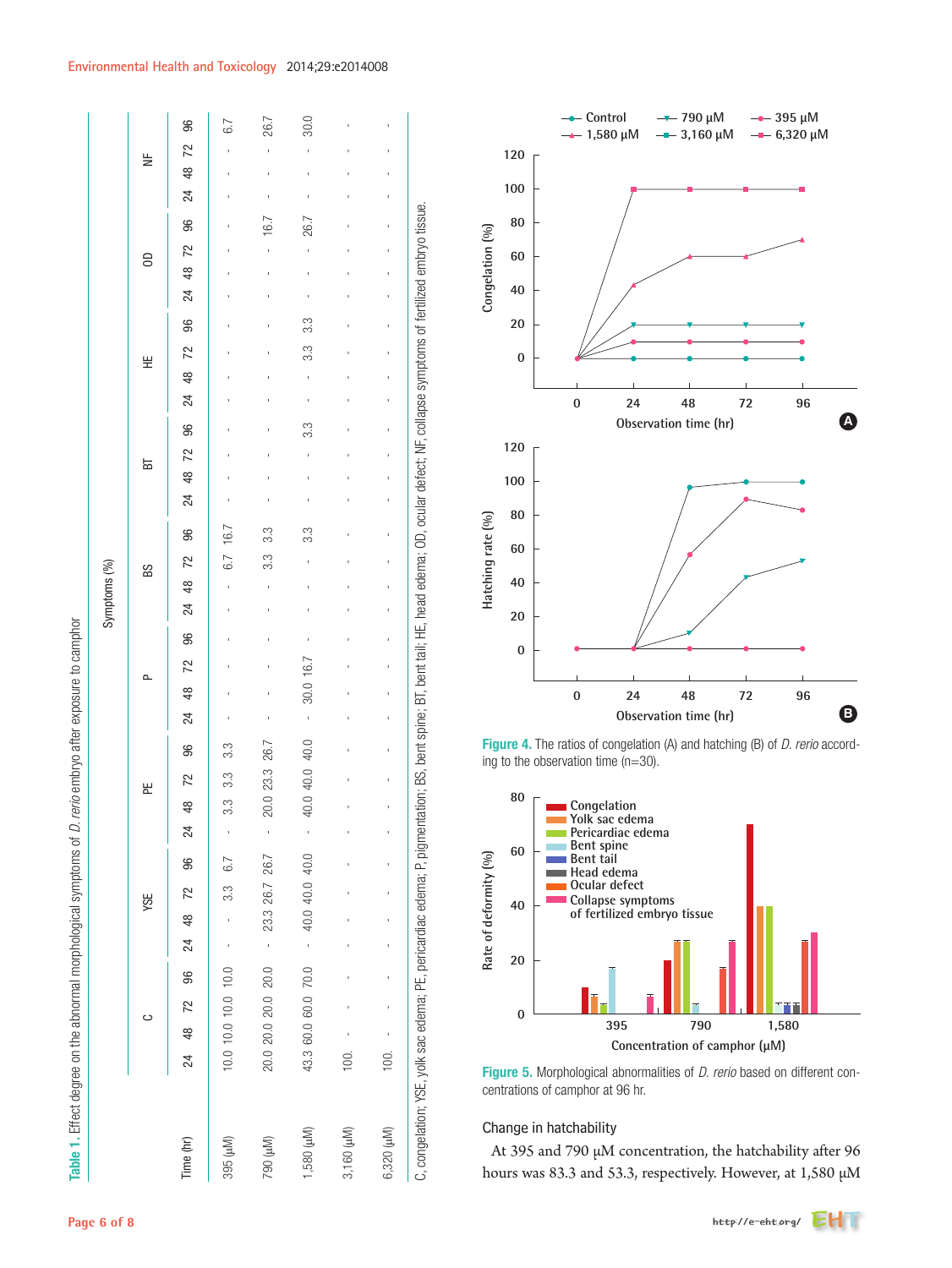concentration, morphological abnormalities such as C, YSE, PE, P, and HE occurred, showing incubation delays until 72 hours, and, at 96 hours, abnormalities such as C and symptoms of fertilized embryo tissue collapse occurred and embryos finally died. At concentrations over 3,160 μM, 100% C occurred by 24 hours, and all subjects died before getting to incubation.

## Safe application concentration of bio-pesticide

*D. magna*, which showed the most susceptive reaction to camphor, had a NOEC of 55.2 μM (7,156 times more diluted water than bio-pesticide), and a PNEC of 3.95 μM (100,000 times more diluted water than bio-pesticide) by applying an uncertainty assessment factor of 100 to the EC<sub>50</sub> (395 μM) of *D. magna* [6]. Thus, the bio-pesticide at a concentration range of 500- 1,000 times would toxicity affect the ecosystem in the region where it is directly applied.

# **Discussion**

From assessing the acute toxicity of camphor with two types of organisms, the 48 hours EC<sub>50</sub> for *D. magna* was found to be 395.0 μM (1,000 times more diluted water than bio-pesticide), and at 96 hours the LC<sub>50</sub> for fertilized eggs of *D. rerio* was 838.6 μM (471 times more diluted water than bio-pesticide).

There were additional incidents of morphological abnormalities in fertilized eggs of *D. rerio*. The frequency of congelation increased with increasing concentration at 24 hours, and was constant at 48 hours. The reason for congelation has not been confirmed, but as C occurred at a high rate at 24 hours, which is the period of the completion of organs in the embryo, and then stayed constant at every concentration except for 1,580 μM, camphor appears to cause C in early embryo development. Furthermore, hatching delays, YSE, PE, P, etc. were observed in unfertilized eggs where C had not occurred. At 72 hours after fertilization, BS and HE occurred, and at 96 hours, BS, ocular defects, and abnormalities of the form of the fertilized egg tissue going through symptoms of fertilized embryo tissue collapse were observed. At the present stage, the reason for the occurrence of edema has not been revealed, but it is deemed that P occurred because the *D. rerio* turned opaque due to delay in the generation of melanocytes in the embryo [12].

*D. magna*, which showed susceptibility to camphor, had a NOEC of 55.2 μM (7,156 times more diluted water than biopesticide), and a PNEC assessed to be 3.95 μM (100,000 times more diluted water than bio-pesticide). As the results correspond to the  $EC_{50}$  value of camphor, the onsite application concentration, which is a 1,000-fold dilution ratio (395.0 μM), appeared to show local toxicity during onsite application. In the actual environment, however, the concentration appears to exist below the PNEC due to soil infiltration, decomposition by microorganisms, and excellent dilution effects. In addition, since a bio-pesticide is an eco-friendly substance existing in the natural world as a plant extract-derived compound, it is predicted that the actual situation would not necessarily correspond to the experimental results. Observation through more sustainable environment monitoring of bio-pesticide use will be necessary to be certain of the effects on the ecosystem. Some studies of ecotoxicity assessment have used the entire life cycle of the organism through acute, subchronic, and chronic tests, but a previous study reported that the chronic toxicity threshold concentration obtained through susceptibility test results for the early life stage is not majorly different from the toxicity value calculated from the entire life toxicity test result  $[6]$ . As such, through the ecotoxicity assessment at the early development stage of *D. rerio* within 96 hours, the ecosystem toxicity effect could be quickly assessed.

# **Acknowledgements**

We sincerely thank the Ministry of Trade, Industry and Energy who supported the present research, as part of a program sponsoring the leading businesses in the Honam Economic Region (no. R0001955).

# **Conflict of Interest**

The authors have no conflicts of interest with material presented in this paper.

# **References**

- 1. Nam HS. Environmentally-friendly agriculture & biotic pesticide. KIC News 2011;14(4):12-18 (Korean).
- 2. You AS, Choi YW, Jeong MH, Hong SS, Park YK, Jang HS, et al. Acute ecotoxicity evaluation of thyme white, clove bud, cassia, lavender, lemon eucalyptus essential oil of plant extracts. Korean J Pestic Sci 2011;15(4):350-356 (Korean).
- 3. Hashimoto Y, Okubo E, Ito T, Yamaguchi M, Tanaka S. Changes in susceptibility of carp to several pesticides with growth. J Pestic Sci 1982;7(4):457-461.
- 4. Matsunake S. Pesticide design –strategy and tactics. In: Yamamoto I, Fukami J, editors. Pesticide design. Tokyo: Soft Sci Inc.; 1979, p. 1061-1062.
- 5. Organization for Economic Cooperation and Development (OECD). OECD guideline for the testing of chemicals: fish embryo toxicity (FET) test; 2006 [cited 2014 Jun 20]. Available from: http://www.oecd.org/chemicalsafety/testing/36817070.pdf.
- 6. van Leeuwen CJ, Vermeire T. Risk assessment of chemicals: an introduction. Dordrecht: Springer; 2007, p. 326-340.